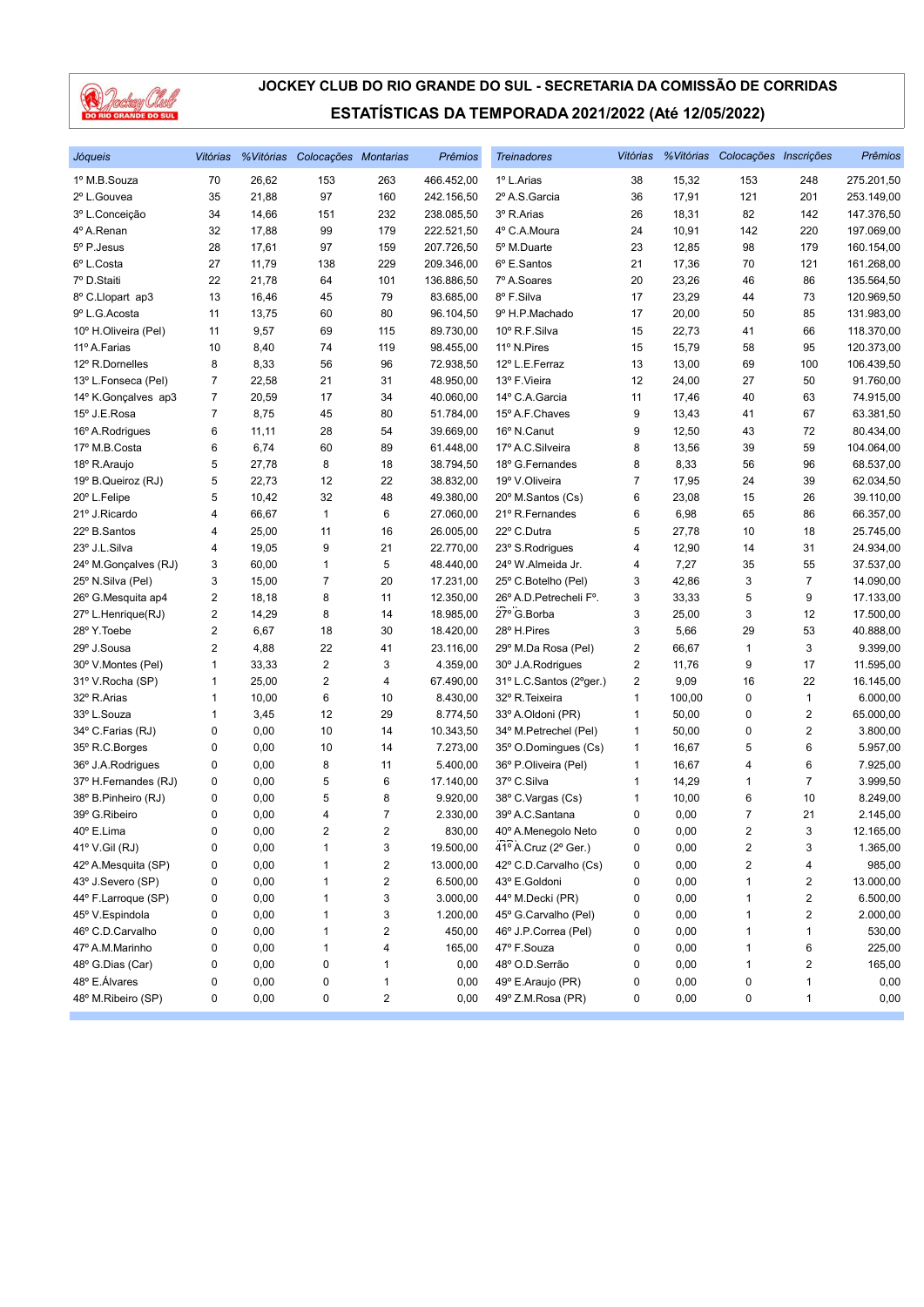

| Reprodutores                                |                |    |                         | Corr. Ganh Vit. Coloc. | Prêmios    | Avós Maternos                           |                         |                         |                         | Corr. Ganh Vit. Coloc. | Prêmios    |
|---------------------------------------------|----------------|----|-------------------------|------------------------|------------|-----------------------------------------|-------------------------|-------------------------|-------------------------|------------------------|------------|
| 1º Tiger Heart-(Scatmandu)                  | 23             | 13 | 25                      | 45                     | 144.855,50 | 1º Roi Normand-(Exclusive Native)       | 29                      | 15                      | 30                      | 101                    | 200.188,00 |
| 2º Wired Bryan-USA(Stormy Atlantic)         | 28             | 13 | 23                      | 41                     | 137.375,00 | 2º Wild Event-(Wild Again)              | 23                      | 9                       | 19                      | 51                     | 139.340,00 |
| 3º Oliver Zip-USA(City Zip)                 | 17             | 7  | 18                      | 53                     | 138.194,00 | 3º Magical Mile-(J.O.Tobin)             | 8                       | 5                       | 15                      | 13                     | 83.405,00  |
| 4° Forestry-(Storm Cat)                     | 15             | 5  | 18                      | 37                     | 113.739,00 | 4º Mensageiro Alado-(Ghadeer)           | 12                      | 8                       | 12                      | 33                     | 74.931,50  |
| 5° Victory Is Ours-(Northern Afleet)        | 16             | 8  | 13                      | 41                     | 116.535,00 | 5° Put It Back-(Honour and Glory)       | 14                      | 6                       | 10                      | 25                     | 56.703,50  |
| 6° Adriano-(A.P. Indy)                      | 13             | 7  | 13                      | 42                     | 91.502,50  | 6° Blade Prospector-(Music Prospector)  | 10                      | 7                       | 8                       | 30                     | 63.697,00  |
| 7º Midshipman-(Unbridled'S Song)            | 8              | 4  | 13                      | 19                     | 77.398,00  | 7º Tiger Heart-(Scatmandu)              | 6                       | 4                       | 8                       | 13                     | 43.349,00  |
| 8º Agnes Gold-(Sunday Silence)              | 17             | 7  | 12                      | 40                     | 74.104,50  | 8º Grand Slam-PR(Gone West)             | 3                       | $\overline{\mathbf{c}}$ | 8                       | 9                      | 42.427,00  |
| 9° Goldikovic-(Galileo)                     | 21             | 10 | 11                      | 52                     | 97.365,50  | 9º First American-(Quiet American)      | 9                       | 5                       | $\overline{7}$          | 30                     | 60.755,00  |
| 10° Billion Dollar-(Put It Back)            | 16             | 10 | 11                      | 36                     | 81.122,50  | 10° Our Emblem-(Mr.Prospector)          | 5                       | 3                       | $\overline{7}$          | 7                      | 40.380,00  |
| 11º Glória de Campeão-(Impression)          | 9              | 6  | 11                      | 30                     | 79.002,00  | 11º Redattore-(Roi Normand)             | 8                       | 3                       | 6                       | 38                     | 64.204,00  |
| 12º Unbridled Star-(Honour and Glory)       | 4              | 4  | 10                      | 16                     | 52.964,50  | 12º Crimson Tide-(Sadler'S Wells)       | 10                      | $\overline{\mathbf{4}}$ | 6                       | 27                     | 47.384,00  |
| 13° Koller-ARG(Orpen)                       | 11             | 6  | 9                       | 39                     | 82.393,00  | 13º Point Given-(Thunder Gulch)         | 10                      | 5                       | 6                       | 25                     | 46.062,50  |
| 14º Desejado Thunder-(Durban Thunder)       | 11             | 6  | 9                       | 27                     | 63.448,00  | 14° Choctaw Ridge-USA(Mr. Prospector)   | 9                       | 5                       | 6                       | 20                     | 40.942,50  |
| 15º Alcorano-(Public Purse)                 | $\overline{7}$ | 5  | 9                       | 19                     | 61.252,00  | 15° Know Heights-(Shirley Heights)      | 7                       | 4                       | 6                       | 21                     | 36.621,50  |
| 16° Tokay-(Wild Event)                      | 16             | 7  | 8                       | 39                     | 68.355,50  | 16° Watchmon-(Maria'S Mon)              | 2                       | 2                       | 6                       | 8                      | 34.740,00  |
| 17º First American-(Quiet American)         | 5              | 4  | 7                       | 15                     | 60.760,00  | 17º Public Purse-(Private Account)      | 13                      | $\overline{\mathbf{4}}$ | 5                       | 34                     | 52.300,50  |
| 18º Redattore-(Roi Normand)                 | 9              | 5  | 6                       | 54                     | 66.349,00  | 18º Tiznow-(Cee'S Tizzy)                | $\overline{\mathbf{c}}$ | $\overline{2}$          | 5                       | 5                      | 42.100,00  |
| 19º Salto-(Pivotal)                         | 9              | 5  | 6                       | 31                     | 47.807,00  | 19º Inexplicable-(Miswaki)              | $\overline{7}$          | 3                       | 5                       | 15                     | 34.383,00  |
| 20° Drosselmeyer-USA(Distorted Humor)       | 9              | 6  | 6                       | 34                     | 42.894,00  | 20° Whywhywhy-(Mr.Greeley)              | 1                       | 1                       | 5                       | 6                      | 32.424,00  |
| 21º Un Belini-(Put It Back)                 | 3              | 2  | 6                       | 12                     | 40.400,00  | 21º A.P. Indy-(Seattle Slew)            | 1                       | $\mathbf{1}$            | 5                       | 2                      | 32.150,00  |
| 22° Courtier-(Pioneerof The Nile)           | 13             | 4  | 5                       | 41                     | 50.696,50  | 22° Spring Halo-(Southern Halo)         | 10                      | 3                       | 5                       | 23                     | 29.305,00  |
| 23º Hat Trick-(Sunday Silence)              | 5              | 3  | 5                       | 11                     | 32.975,00  | 23° Ghadeer-(Lyphard)                   | 5                       | 3                       | 4                       | 25                     | 32.976,50  |
| 24° Kodiak Kowboy-USA(Posse)                | 7              | 3  | 5                       | 13                     | 30.040,00  | 24° Sulamani-(Hernando)                 | 3                       | $\overline{2}$          | 4                       | 18                     | 31.799,00  |
| 25° Holding Glory-(Public Purse)            | 5              | 3  | 4                       | 18                     | 48.714,00  | 25° Spend A Buck-(Buckaroo)             | 7                       | 3                       | 4                       | 23                     | 31.491,50  |
| 26° Put It Back-(Honour and Glory)          | 11             | 3  | 4                       | 32                     | 42.078,00  | 26° Northern Afleet-(Afleet)            | 8                       | 3                       | 4                       | 12                     | 27.475,00  |
| 27º Embaixador Inglês-SP(First American)    | 5              | 3  | 4                       | 23                     | 38.381,50  | 27º Mark Of Esteem-(Darshaan)           | 4                       | $\overline{2}$          | 4                       | 6                      | 25.448,00  |
| 28° Que Fenômeno-(Northern Afleet)          | 6              | 2  | 4                       | 15                     | 31.355,00  | 28º American Gipsy-(Septième Ciel)      | 4                       | $\overline{c}$          | 4                       | 7                      | 22.870,00  |
| 29° Union Avenue-USA(Gone West)             | 7              | 3  | 4                       | 12                     | 24.546,50  | 29° Top Hat-(Royal Academy)             | 1                       | $\mathbf{1}$            | 4                       | 10                     | 22.120,00  |
| 30° Poker Face-(Wild Event)                 | 4              | 3  | 4                       | 12                     | 22.220,00  | 30° Burooj-(Danzig)                     | 5                       | $\overline{\mathbf{c}}$ | 4                       | 14                     | 21.183,50  |
| 31º Mr.Angra-(Romarin)                      | 1              | 1  | 4                       | 10                     | 22.120,00  | 31° Candy Stripes-(Blushing Groom)      | 4                       | 3                       | 4                       | 5                      | 20.650,00  |
| 32° Crocodilo Dandy-PR(Belong To Me)        | 3              | 2  | 4                       | 8                      | 21.759,00  | 32° Cape Town-(Seeking The Gold)        | 3                       | $\boldsymbol{2}$        | 3                       | 9                      | 32.267,00  |
| 33° Wild Event-(Wild Again)                 | 8              | 3  | 3                       | 13                     | 59.570,00  | 33º Vettori-(Machiavellian)             | 7                       | 3                       | 3                       | 10                     | 32.218,00  |
| 34° Jeune-Turc-(Know Heights)               | 4              | 3  | 3                       | 20                     | 29.382,00  | 34° Nedawi-(Rainbow Quest)              | 5                       | 3                       | 3                       | 12                     | 26.120,00  |
| 35° Catcher In The Sky-(Catcher In The Rye) | 5              | 3  | 3                       | 26                     | 29.261,00  | 35° Fast Gold-(Mr.Prospector)           | 4                       | 2                       | 3                       | 11                     | 24.470,00  |
| 36° Phone Time-(Gilded Time (USA))          | 7              | 3  | 3                       | 20                     | 25.087,00  | 36° Notation-(Well Decorated)           | 5                       | $\mathbf{1}$            | 3                       | 6                      | 23.424,00  |
| 37º Public Purse-(Private Account)          | 5              | 2  | 3                       | 18                     | 24.903,00  | 37° Gilded Time (USA)-(Timeless Moment) | 5                       | $\overline{c}$          | 3                       | 9                      | 19.984,50  |
| 38° É do Sul-(Irish Fighter)                | 2              | 1  | 3                       | 6                      | 24.259,00  | 38° Lil'S Lad-(Pine Bluff)              | 1                       | $\mathbf{1}$            | 3                       | 12                     | 19.768,00  |
| 39° Quick Road-(Jules)                      | 2              | 1  | 3                       | 19                     | 24.009,00  | 39° Shudanz-(Danzig Connection)         | 3                       | $\overline{c}$          | 3                       | 8                      | 19.285,00  |
| 40° Catch A Flight-(Giant'S Causeway)       | 5              | 2  | 3                       | 10                     | 22.825,00  | 40° Minstrel Glory-(The Minstrel)       | 4                       | 2                       | 3                       | 6                      | 17.605,00  |
| 41º Pioneering-(Mr.Prospector)              | 6              | 2  | 3                       | 16                     | 19.075,00  | 41º Romarin-(Itajara)                   | 4                       | $\overline{c}$          | 3                       | 5                      | 16.059,00  |
| 42º Acteon Man-(Be My Chief)                | 2              | 1  | 3                       | 5                      | 18.490,00  | 42° Odysseus-(Sail Through)             | 1                       | $\mathbf{1}$            | 3                       | 4                      | 15.150,00  |
| 43° Nedawi-(Rainbow Quest)                  | 4              | 3  | 3                       | 11                     | 16.740,00  | 43° Ghostzapper-()                      | 1                       | 1                       | 3                       | 8                      | 14.750,00  |
| 44° Chronnos-(Elusive Quality)              | 3              | 3  | 3                       | 1                      | 13.140,00  | 44° Woodman-(Mr.Prospector)             | 1                       | 1                       | 3                       | 6                      | 13.705,00  |
| 45° Taludo-(Music Prospector)               | 5              | 2  | 3                       | 4                      | 13.110,00  | 45° Elusive Quality-(Gone West)         | 5                       | 2                       | 2                       | 9                      | 38.190,00  |
| 46° Mike Toor-(Dodge)                       | 2              | 1  | 3                       | $\overline{2}$         | 11.475,00  | 46° Salute The Sarge-(Forest Wildcat)   | 2                       | $\mathbf{1}$            | $\overline{\mathbf{c}}$ | 13                     | 29.528,00  |
| 47º Kentuckian-(Tiznow)                     | 3              | 2  | $\overline{\mathbf{c}}$ | 3                      | 73.480,00  | 47º Roman Ruler-(Fusaichi Pegasus)      | 1                       | $\mathbf{1}$            | 2                       | $\mathbf{1}$           | 27.200,00  |
| 48° Out Of Control-(Vettori)                | 8              | 2  | 2                       | 34                     | 32.136,50  | 48° Clackson-(I Say)                    | 5                       | $\overline{\mathbf{c}}$ | $\overline{\mathbf{c}}$ | 23                     | 25.380,00  |
| 49º La Fúria Negra-PR(Mensageiro Alado)     | 4              | 2  | 2                       | 16                     | 19.784,50  | 49° Pioneering-(Mr.Prospector)          | 4                       | 1                       | 2                       | 20                     | 23.292,00  |
| 50° West By East-(Blade Prospector)         | 4              | 2  | $\overline{\mathbf{c}}$ | 12                     | 19.486,00  | 50° Fast Fingers-(Mt.Livermore)         | 4                       | $\overline{\mathbf{c}}$ | $\overline{c}$          | 18                     | 23.064,50  |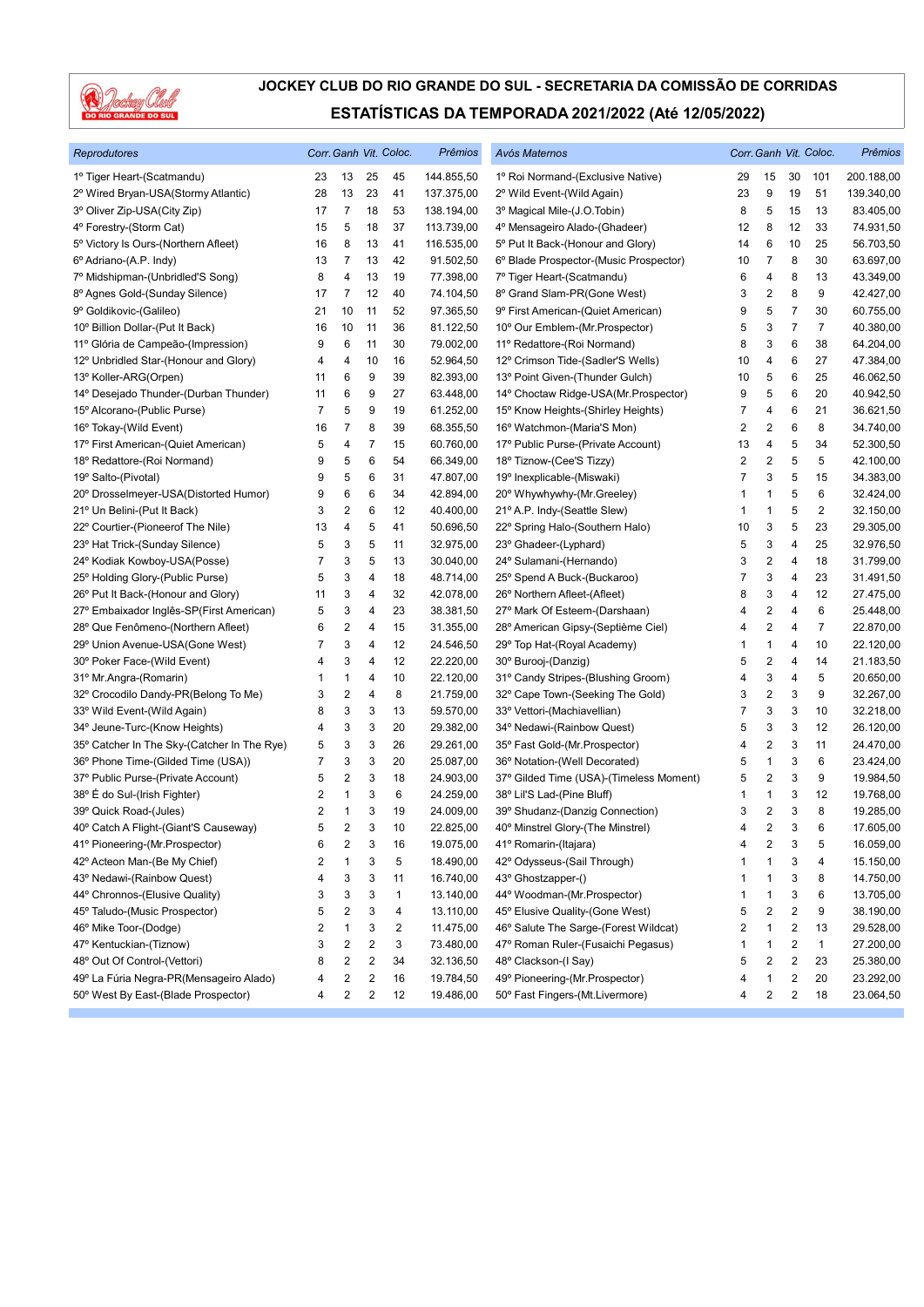

| Proprietários                                | Corr. Ganh Vit. Coloc. |                         |                  |                | <b>Prêmios</b> | <b>Criadores</b>                 |                |                         |                         | Corr. Ganh Vit. Coloc. | Prêmios    |
|----------------------------------------------|------------------------|-------------------------|------------------|----------------|----------------|----------------------------------|----------------|-------------------------|-------------------------|------------------------|------------|
| 1º Global Oil Distribuidora de Petróleo Ltda | 26                     | 15                      | 31               | 106            | 187.699,00     | 1º Haras Celcape                 | 8              | 4                       | 15                      | 30                     | 111.885,50 |
| 2º Alberto J. Tiellet Miorim                 | 25                     | 14                      | 24               | 87             | 188.228,50     | 2º Haras Figueira do Lago        | 10             | 8                       | 15                      | 65                     | 111.673,00 |
| 3º Stud Sion                                 | 27                     | $\overline{7}$          | 18               | 50             | 122.806,00     | 3º Haras J.G.                    | 18             | 8                       | 15                      | 46                     | 94.527,50  |
| 4° Stud Boate Azul                           | 11                     | 4                       | 16               | 34             | 115.344,00     | 4º Haras Santa Maria de Araras   | 31             | 11                      | 14                      | 68                     | 154.245,00 |
| 5º Mauricio Roriz dos Santos                 | 9                      | 6                       | 10               | 17             | 71.334,50      | 5º Haras Capela de Santana       | 20             | 10                      | 14                      | 41                     | 109.115,50 |
| 6° Coudelaria San Paolo                      | 7                      | 5                       | 9                | 19             | 51.333,50      | 6° Haras Springfield             | 9              | 5                       | 14                      | 22                     | 83.164,00  |
| 7º Stud Slick                                | 11                     | $\overline{7}$          | 9                | 20             | 48.569,00      | 7º Haras Alves Teixeira          | 17             | 11                      | 13                      | 50                     | 99.820,50  |
| 8º Haras Uberlândia                          | 8                      | 4                       | 8                | 27             | 53.181,00      | 8º Haras Vale Verde              | 13             | $\overline{7}$          | 11                      | 33                     | 101.895,00 |
| 9º Ramiro Curi de Lemos                      | 5                      | 3                       | 8                | 8              | 51.745,00      | 9º Haras Uberlândia              | 12             | 6                       | 10                      | 48                     | 79.156,00  |
| 10° Haras Maluga                             | 7                      | 4                       | $\overline{7}$   | 23             | 61.044,50      | 10° Haras Dilema                 | 3              | 1                       | 10                      | 13                     | 55.522,50  |
| 11º Stud Vicente Garbin Obino                | 5                      | 4                       | $\overline{7}$   | 9              | 51.275,00      | 11º Haras Anderson               | 10             | 7                       | 8                       | 26                     | 50.116,50  |
| 12º Stud Lobão de Pelotas                    | 7                      | 4                       | $\overline{7}$   | 27             | 50.685,00      | 12º Haras Maluga                 | 9              | 4                       | 7                       | 23                     | 61.435,00  |
| 13º Stud Casablanca                          | 13                     | 6                       | 6                | 23             | 48.822,50      | 13º Haras Cima                   | 5              | 1                       | 7                       | 15                     | 52.615,50  |
| 14º Haras das Araucárias                     | 4                      | 3                       | 6                | 11             | 35.690,00      | 14º Haras Ponta Porã             | 12             | 4                       | 7                       | 25                     | 48.295,00  |
| 15° Haras Rio Iguassu                        | 7                      | 4                       | 5                | 11             | 90.475,00      | 15° Haras Santarém               | 8              | 4                       | 7                       | 13                     | 40.625,00  |
| 16° Luiz Henrique F. dos Santos              | 7                      | 4                       | 5                | 19             | 39.134,00      | 16° Haras Ereporã                | 7              | 4                       | $\overline{7}$          | 11                     | 37.335,50  |
| 17º José Paulo Scorsatto Elias               | 14                     | 3                       | 5                | 12             | 25.279,50      | 17º Haras Rio Iguassu            | 9              | 4                       | 6                       | 20                     | 104.325,00 |
| 18° Stud Alegretense                         | $\mathbf{1}$           | 1                       | 5                | 4              | 23.085,00      | 18º Haras Di Cellius             | 10             | 5                       | 6                       | 41                     | 53.023,50  |
| 19° Stud Duplo Ouro                          | 11                     | 4                       | 4                | 24             | 76.602,00      | 19º Haras Nijú                   | 11             | 6                       | 6                       | 29                     | 49.939,00  |
| 20° Ricardo Corrêa                           | 4                      | $\overline{2}$          | 4                | 23             | 52.430,50      | 20° Paulo Neri de Lima Bergamo   | 3              | $\overline{c}$          | 5                       | 6                      | 42.700,00  |
| 21º Agamenon Machado de Assis Berni          | 5                      | 3                       | 4                | 15             | 34.690,00      | 21º Homero Tarragô Filho         | 8              | 4                       | 5                       | 21                     | 35.239,50  |
| 22° Stud Red Bier                            | 3                      | 3                       | 4                | $\overline{7}$ | 31.230,00      | 22º Ulisses Lignon Carneiro      | 9              | 3                       | 5                       | 18                     | 34.442,00  |
| 23° Gil Boczianowski Irala                   | 4                      | $\overline{2}$          | 4                | 10             | 25.463,00      | 23° Stud Ferragus                | $\overline{7}$ | $\overline{2}$          | 5                       | 16                     | 30.604,00  |
| 24º Franklin José Chaves                     | 6                      | 3                       | 4                | 13             | 21.185,00      | 24º Haras Paraiso da Lagoa       | 6              | 3                       | 4                       | 27                     | 40.031,50  |
| 25° Guilherme Vargas Dias                    | 5                      | 3                       | 3                | 50             | 41.137,00      | 25° Haras Old Friends Ltda       | 4              | 3                       | 4                       | 26                     | 35.315,00  |
| 26° Stud Globo                               | $\overline{2}$         | $\overline{2}$          | 3                | $\overline{7}$ | 25.345,00      | 26° Haras Cruz de Pedra          | 4              | $\overline{2}$          | 4                       | 16                     | 31.589,00  |
| 27º Coudelaria F.B.L.                        | $\overline{2}$         | 1                       | 3                | 3              | 24.755,00      | 27º Haras Gherar                 | 4              | 3                       | 4                       | 16                     | 26.947,50  |
| 28º Ana Claudia Espindola Carvalhal          | 1                      | 1                       | 3                | 5              | 23.199,00      | 28° Stud Itaara                  | 3              | $\overline{c}$          | 4                       | 6                      | 22.310,00  |
| 29° Stud Vô Chico / Haras Troiano Fialho     | 3                      | $\overline{2}$          | 3                | 9              | 22.431,00      | 29° Haras Corunilha              | 2              | $\overline{2}$          | 4                       | 6                      | 22.270,00  |
| 30° Stud Brother and Sister                  | 3                      | $\mathbf{1}$            | 3                | 15             | 22.109,00      | 30° Haras Torrão de Ouro         | $\mathbf{1}$   | 1                       | 4                       | 10                     | 22.120,00  |
| 31º Stud Hulk                                | 4                      | $\overline{2}$          | 3                | 10             | 22.090,00      | 31º Haras Nova Vitória           | 3              | $\overline{2}$          | 4                       | 8                      | 21.759,00  |
| 32º Eládio Mavignier Benevides               | 3                      | 3                       | 3                | 5              | 21.055,00      | 32º Haras Doce Vale              | 5              | 3                       | 4                       | 12                     | 21.220,00  |
| 33° Stud Red Friends                         | 3                      | 3                       | 3                | 13             | 21.026,00      | 33º Haras Regina                 | 4              | 3                       | 3                       | 12                     | 32.170,00  |
| 34º Diogo de Oliveira Machado                | 4                      | $\overline{2}$          | 3                | 14             | 20.560,00      | 34º Haras Santa Rita da Serra    | 8              | 3                       | 3                       | 33                     | 29.434,50  |
| 35º Amilcar Pereira de Pereira               | 3                      | 3                       | 3                | 13             | 20.214,50      | 35° Stud Eternamente Rio         | 8              | 3                       | 3                       | 22                     | 29.080,00  |
| 36° Stud Kid                                 | 1                      | $\mathbf{1}$            | 3                | 12             | 19.768,00      | 36º Coudelaria Monte Parnaso     | 4              | 1                       | 3                       | $\overline{7}$         | 24.529,00  |
| 37º Roberto V. de Aguiar da Costa            | 3                      | $\overline{2}$          | 3                | 5              | 18.210,00      | 37º Haras Estrela Energia        | $\overline{2}$ | 1                       | 3                       | 18                     | 23.745,00  |
| 38° Coudelaria Internacional                 | 3                      | 3                       | 3                | 8              | 17.022,00      | 38° Stud Embalagem               | 5              | $\overline{2}$          | 3                       | 11                     | 23.367,00  |
| 39º Luciano Santos Fortes                    | 5                      | 2                       | 3                | 5              | 14.125,00      | 39° Haras LLC                    | 3              | $\overline{2}$          | 3                       | 8                      | 21.015,00  |
| 40° Stud Mo Bay                              | $\mathbf{1}$           | $\mathbf{1}$            | 3                | $\Omega$       | 13.600,00      | 40° Haras Santa Ignês de Spanier | 4              | $\overline{2}$          | 3                       | 11                     | 18.395,00  |
| 41º Haras dos Girassóis                      | 3                      | $\overline{2}$          | 3                | $\overline{c}$ | 11.590,00      | 41º Haras Cifra                  | 2              | 1                       | 3                       | 9                      | 16.100,00  |
| 42º Aristeu F. Rodrigues                     | 5                      | $\overline{2}$          | 2                | 26             | 27.616,00      | 42º Haras São José da Serra      | 3              | 1                       | 3                       | $\overline{2}$         | 14.360,00  |
| 43º Haras J.G.                               | 4                      | 2                       | 2                | 18             | 23.413,50      | 43º Haras Bagé Horse             | 4              | 1                       | 3                       | $\overline{4}$         | 11.939,50  |
| 44º Telmo Nunes Estrella                     | 5                      | $\overline{2}$          | $\boldsymbol{2}$ | 15             | 21.585,00      | 44º Haras Cerro Formoso          | 1              | 1                       | $\overline{\mathbf{c}}$ | $\mathbf{1}$           | 27.200,00  |
| 45° Stud F. F. F. J.                         | 2                      | $\mathbf{1}$            | $\boldsymbol{2}$ | 18             | 19.622,00      | 45° Stud Don Juan                | 3              | $\overline{\mathbf{c}}$ | $\boldsymbol{2}$        | 19                     | 25.515,50  |
| 46° Marco Antonio Dexheimer                  | 1                      | $\mathbf{1}$            | 2                | 11             | 18.977,00      | 46° Stud Borba Martins           | 2              | 1                       | $\overline{\mathbf{c}}$ | 12                     | 19.577,00  |
| 47° Stud La Moneda                           | 3                      | $\overline{2}$          | 2                | 13             | 18.086,00      | 47° Stud La Moneda               | 3              | $\overline{\mathbf{c}}$ | $\overline{\mathbf{c}}$ | 13                     | 18.086,00  |
| 48º Stud Pereirão                            | 1                      | 1                       | 2                | 12             | 16.528,00      | 48° Haras Cambay                 | 8              | 2                       | $\overline{\mathbf{c}}$ | 15                     | 17.912,50  |
| 49° Stud Giulia Melchior Arias               | 4                      | $\overline{\mathbf{c}}$ | $\boldsymbol{2}$ | 19             | 16.315,00      | 49° TBS International Stud       | 3              | 1                       | $\overline{\mathbf{c}}$ | 15                     | 17.656,50  |
| 50° Stud A M L                               | $\overline{2}$         | $\mathbf{1}$            | $\sqrt{2}$       | 1              | 16.100,00      | 50° Haras Fronteira P.A.P.       | 5              | $\overline{\mathbf{c}}$ | $\overline{\mathbf{c}}$ | 16                     | 16.625,00  |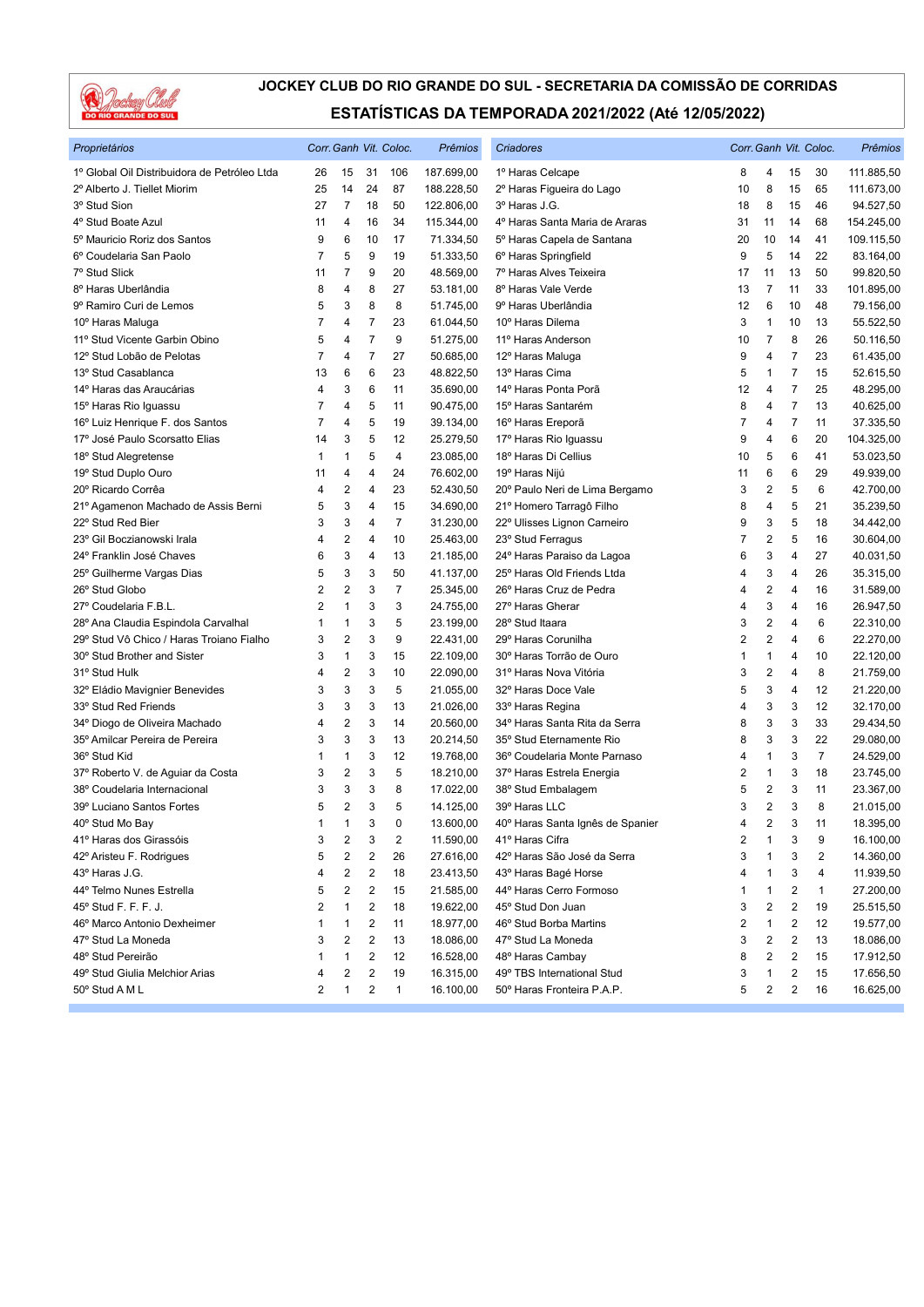

| Criadores (2 anos)                   |                | Corr. Ganh Vit. Coloc.  |                |                         | Prêmios   | Reprodutores (2 anos)                    | Corr. Ganh Vit. Coloc. |                |                |                  | Prêmios   |
|--------------------------------------|----------------|-------------------------|----------------|-------------------------|-----------|------------------------------------------|------------------------|----------------|----------------|------------------|-----------|
| 1º Haras Capela de Santana           | 7              | 4                       | 7              | 12                      | 54.245,00 | 1º Wired Bryan-USA (Stormy Atlantic)     | 8                      | 5              | 8              | 6                | 51.715,00 |
| 2º Haras Vale Verde                  | 4              | $\overline{2}$          | $\overline{4}$ | 11                      | 36.575,00 | 2º Victory Is Ours-(Northern Afleet)     | 4                      | 2              | 4              | 11               | 36.575,00 |
| 3º Haras Santa Maria de Araras       | 9              | 3                       | 3              | 15                      | 31.620,00 | 3º Kentuckian-(Tiznow)                   | 3                      | 2              | 2              | 3                | 73.480,00 |
| 4º Haras Nijú                        | 5              | 3                       | 3              | 4                       | 19.610,00 | 4º Embaixador Inglês-SP(First American)  | 3                      | 2              | 2              | 12               | 25.345,00 |
| 5º Haras Paraiso da Lagoa            | 3              | $\overline{\mathbf{c}}$ | 2              | 12                      | 25.345,00 | 5° Tokay-(Wild Event)                    | 5                      | 2              | 2              | 11               | 21.345,00 |
| 6º Haras Palmerini                   | 3              | $\overline{2}$          | 2              | 6                       | 16.040,00 | 6° Koller-ARG(Orpen)                     | 4                      | 2              | 2              | $\overline{7}$   | 18.835,00 |
| 7º Stud Globo                        | 1              | $\mathbf{1}$            | $\overline{c}$ | 3                       | 13.865,00 | 7º Billion Dollar-(Put It Back)          | 3                      | $\overline{2}$ | $\overline{2}$ | $\overline{4}$   | 18.090,00 |
| 8º Haras Alves Teixeira              | 3              | $\overline{2}$          | $\overline{2}$ | $\mathbf{1}$            | 13.850,00 | 8º Alcorano-(Public Purse)               | 3                      | 1              | 2              | 6                | 17.045,00 |
| 9º Adolpho Smith de Vasconcellos     | 1              | $\mathbf{1}$            | $\overline{c}$ | 0                       | 10.600,00 | 9º Que Fenômeno-(Northern Afleet)        | 1                      | 1              | 2              | $\mathbf 0$      | 10.600,00 |
| 10° Haras Rio Iguassu                | 1              | $\mathbf{1}$            | 1              | 0                       | 65.000,00 | 10° Oliver Zip-USA(City Zip)             | 4                      | 1              | 1              | 10               | 15.515,00 |
| 11º Homero Tarragô Filho             | 3              | $\mathbf{1}$            | 1              | 8                       | 12.190,00 | 11º Goldikovic-(Galileo)                 | 7                      | 1              | 1              | 9                | 12.930,00 |
| 12º Haras das Araucárias             | $\overline{2}$ | $\mathbf{1}$            | 1              | $\overline{7}$          | 12.050,00 | 12º La Fúria Negra-PR(Mensageiro Alado)  | $\overline{2}$         | 1              | 1              | $\overline{7}$   | 11.660,00 |
| 13º Haras Gherar                     | 1              | $\mathbf 1$             | 1              | 3                       | 9.540,00  | 13º Adriano-(A.P. Indy)                  | 1                      | 1              | 1              | 4                | 11.480,00 |
| 14º Haras Ereporã                    | 4              | $\mathbf{1}$            | 1              | 5                       | 9.275,00  | 14º Redattore-(Roi Normand)              | 1                      | 1              | 1              | $\overline{4}$   | 11.020,00 |
| 15º Haras Santa Tereza do Bom Retiro | 2              | 1                       | 1              | 3                       | 9.010,00  | 15° Salto-(Pivotal)                      | $\overline{2}$         | 1              | 1              | 6                | 10.740,00 |
| 16° Haras Fidelis Hillmann           | 1              | $\overline{1}$          | 1              | $\overline{2}$          | 8.500,00  | 16° Catch A Flight-(Giant'S Causeway)    | 3                      | 1              | 1              | 6                | 10.600,00 |
| 17º Haras Quero-Quero do Sul         | 1              | 1                       | 1              | 3                       | 8.360,00  | 17º West By East-(Blade Prospector)      | 1                      | 1              | 1              | 3                | 9.010,00  |
| 18º Eládio Mavignier Benevides       | 1              | $\mathbf{1}$            | 1              | $\overline{2}$          | 8.160,00  | 18° Emcee-(Unbridled'S Song)             | 4                      | 1              | 1              | 4                | 7.950,00  |
| 19° Haras Anderson                   | 1              | $\mathbf{1}$            | $\mathbf{1}$   | 1                       | 5.830,00  | 19° Phone Time-(Gilded Time (USA))       | 2                      | 1              | 1              | $\overline{2}$   | 6.430,00  |
| 20° Aluizio Merlin Ribeiro           | 1              | 0                       | 0              | 1                       | 19.500,00 | 20° Hat Trick-(Sunday Silence)           | 3                      | 1              | 1              | $\mathbf{1}$     | 5.600,00  |
| 21º Haras Cima                       | 1              | 0                       | $\pmb{0}$      | $\mathbf{1}$            | 13.000,00 | 21º Quiz Kid-(Forestry)                  | 1                      | 0              | 0              | $\mathbf{1}$     | 19.500,00 |
| 22º Haras Free Way                   | 1              | 0                       | $\pmb{0}$      | $\mathbf{1}$            | 6.500,00  | 22° Forestry-(Storm Cat)                 | 2                      | 0              | 0              | $\boldsymbol{2}$ | 13.530,00 |
| 23º Haras Celcape                    | 1              | 0                       | 0              | 5                       | 6.360,00  | 23º Tiger Heart-(Scatmandu)              | 3                      | 0              | 0              | $\overline{2}$   | 6.765,00  |
| 24° Haras Maluga                     | 1              | 0                       | 0              | 4                       | 3.975,00  | 24° Save The Tiger-ARG(Giant'S Causeway) | 2                      | 0              | 0              | 5                | 2.355,00  |
| 25° Ulisses Lignon Carneiro          | 2              | 0                       | 0              | 3                       | 3.180,00  | 25° War Secretary-(War Front)            | 1                      | 0              | 0              | 2                | 1.890,00  |
| 26° Stud Villas de Aguiar            | 1              | 0                       | $\pmb{0}$      | 3                       | 2.120,00  | 26° Vettori-(Machiavellian)              | 1                      | 0              | 0              | $\mathbf{1}$     | 1.590,00  |
| 27º Haras Di Cellius                 | 1              | 0                       | $\pmb{0}$      | $\overline{\mathbf{c}}$ | 2.120,00  | 26° Put It Back-(Honour and Glory)       | 1                      | 0              | 0              | $\mathbf{1}$     | 1.590,00  |
| 27º Haras Santa Rita da Serra        | 1              | 0                       | 0              | 2                       | 2.120,00  | 26° Tônemaí-(Wild Event)                 | 1                      | 0              | 0              | $\mathbf{1}$     | 1.590,00  |
| 29° Beverly Hills Stud               | 1              | 0                       | 0              | 2                       | 1.890,00  | 29° Union Avenue-USA(Gone West)          | 1                      | 0              | 0              | 3                | 1.325,00  |
| 30° Haras Uberlândia                 | 1              | 0                       | 0              | 1                       | 1.590,00  | 30° É do Sul-(Irish Fighter)             | 1                      | 0              | 0              | $\mathbf{1}$     | 1.060,00  |
| 31º Haras Santa Ignês de Spanier     | 1              | 0                       | $\pmb{0}$      | 3                       | 1.325,00  | 30° Joe Owen-RS(Christine'S Outlaw)      | 2                      | 0              | 0              | 1                | 1.060,00  |
| 32º Haras Campestre                  | 2              | 0                       | 0              | 1                       | 1.060,00  | 32° My Cherie Amour-(Ay Caramba)         | 1                      | 0              | 0              | $\overline{2}$   | 530,00    |
| 32º Stud Monte Parnaso / Quintella   | 1              | 0                       | 0              | $\mathbf{1}$            | 1.060,00  | 32º Totosão-(Spring Halo)                | 1                      | 0              | 0              | $\overline{2}$   | 530,00    |
| 34° Stud Ferragus                    | 1              | 0                       | 0              | 1                       | 600,00    | 34° Jump'ln Jack Flash-RS(Baby Speedy)   | 1                      | 0              | 0              | 1                | 530,00    |
| 35° Haras Doce Vale                  | 1              | 0                       | 0              | 2                       | 530,00    | 34° Sum Of The Parts-(Speightstown)      | 2                      | 0              | 0              | 1                | 530,00    |
| 35° Haras M.M.Barreta                | 1              | 0                       | 0              | $\overline{2}$          | 530,00    | 36° Certo-(Magical Mile)                 | 1                      | 0              | 0              | $\mathbf{1}$     | 265,00    |
| 37º Coudelaria Esmeralda             | 1              | 0                       | 0              | 1                       | 530,00    | 36° Courtier-(Pioneerof The Nile)        | 2                      | 0              | 0              | 1                | 265,00    |
| 37º TBS International Stud           | 1              | 0                       | 0              | 1                       | 530,00    | 38° Belo Acteon-(Acteon Man)             | 2                      | 0              | 0              | 0                | 0,00      |
| 37º Haras Pasuvi                     | 1              | 0                       | 0              | 1                       | 530,00    | 38° Taludo-(Music Prospector)            | 3                      | 0              | 0              | $\mathbf 0$      | 0,00      |
| 40° Stud Eternamente Rio             | $\overline{2}$ | 0                       | 0              | 1                       | 300,00    |                                          |                        |                |                |                  |           |
| 41º Haras Fronteira P.A.P.           | 1              | 0                       | 0              | $\mathbf{1}$            | 265,00    |                                          |                        |                |                |                  |           |
| 41º Haras Bagé Horse                 |                | 0                       | 0              | 1                       | 265,00    |                                          |                        |                |                |                  |           |
| 41º Haras J.G.                       | 2              | 0                       | 0              | $\mathbf{1}$            | 265,00    |                                          |                        |                |                |                  |           |
| 41º Haras dos Girassóis              | 1              | 0                       | 0              | 1                       | 265,00    |                                          |                        |                |                |                  |           |
| 41º Stud La Moneda                   | 1              | $\mathbf 0$             | $\pmb{0}$      | $\mathbf{1}$            | 265,00    |                                          |                        |                |                |                  |           |
| 41º Jose Carlos Cadore               | 1              | $\mathbf 0$             | 0              | $\mathbf{1}$            | 265,00    |                                          |                        |                |                |                  |           |
| 41º Stud Don Juan                    | 1              | 0                       | 0              | 1                       | 265,00    |                                          |                        |                |                |                  |           |
| 48º Haras América do Sul             | 1              | $\Omega$                | 0              | 0                       | 0,00      |                                          |                        |                |                |                  |           |
| 48° Gil Boczianowski Irala           | 1              | 0                       | 0              | 0                       | 0,00      |                                          |                        |                |                |                  |           |
| 48° Haras Charmville                 | 1              | 0                       | 0              | 0                       | 0,00      |                                          |                        |                |                |                  |           |
|                                      |                |                         |                |                         |           |                                          |                        |                |                |                  |           |